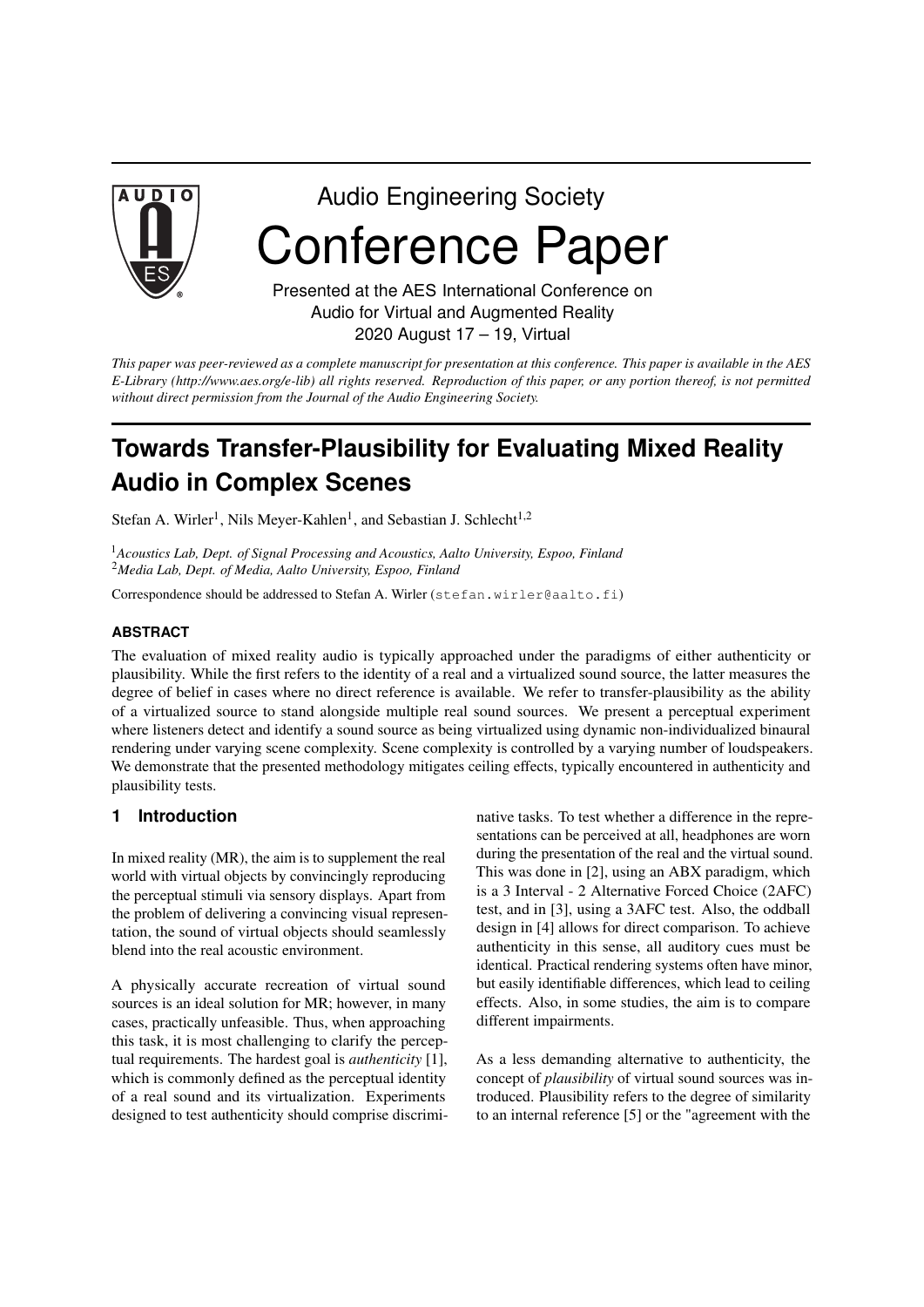listener's expectation towards an equivalent real acoustic event" [2]. In practical applications, frequently, no direct comparison between real and virtual sound is available, which makes plausibility a more relevant measure of quality. One option is to assess plausibility using an ordinal scale [6, 7]. As an alternative, a model that relies on immediate real/virtual answers has been introduced, which utilizes signal detection theory to identify individual sensitivity and response bias [8, 9], which is a major advantage of such a design. In plausibility experiments, it is important to minimize the amount of comparability between the trials, e.g. by varying the spatial location of the sources, the signals, or their spectral content.

Both authenticity and plausibility have severe disadvantages as a measure of reproduction quality. Authenticity allows any perceptual difference to contribute to the identification rate. Most notably, minute spectral deviations can be detected by listeners (as low as 1 dB [10]) similar to those introduced by headphone re-positioning, HRTF individualization, reproduction latency and calibration methods. We argue that not all such deviations are central issues of spatial reproduction quality. On the other hand, plausibility ratings are highly dependent on the individual predispositions such as professional training, expectation, and task interpretation [5].

In many application scenarios, a third situation is much more common, in which similar, but not identical, real and virtual sound sources exist next to each other, thereby introducing a certain amount of controlled comparability. We refer to this with the notion of *transfer-plausibility*. In this work, we argue that transfer-plausibility can be operationalized as a clearly defined task which allows the rating of a wide range of reproduction qualities. In our experiment, up to eight real and virtual sound sources are presented simultaneously in a echoic room. The task is to identify the loudspeaker which was virtualized over headphones. Here, the *scene complexity*, i.e., the number of concurrent loudspeaker signals, is varied to adjust the task's difficulty. The following paper is structured as follows. In Section 2, we present the technical setup of our experiment. Section 3 presents the testing methodology of transfer-plausibility and scene complexity. Section 4 gives the results of our study.



Fig. 1: Layout of the room used for the experiment. Circles indicate loudspeakers and the cross indicates the seating position.

#### **2 Technical Setup**

In this section, we describe the methods used for the virtualization of the sound sources. It should be noted that we did not intend to achieve a perfect binaural reproduction, as we are aiming to investigate practically feasible methods and the influence of the *scene complexity*. An accurate reproduction of virtual sound sources would depend on the use of individualized head-related transfer functions (HRTFs) [11, 12, 3] and positiondependent binaural room impulse responses (BRIRs), rendered dynamically via head-tracking [12, 13, 14]. Also, individualized compensation of the Headphone Transfer Function (HpTF) should be included. In our experiment, we only used a single static BRIR per loudspeaker to model the room reverberation. The direct path is however virtualized dynamically, using non-individualized HRTFs with the SPARTA binauralizer [15]. In the current version, the default setting uses numerically modeled HRTFs. The dynamic positional change is taken into account with a 6-degreeof-freedom (6DoF) head tracking system which offers high precision and low latency [16, 17].

#### **2.1 Room Setup**

The experiment was conducted in the Immersive Sound Studio (ISS) at Aalto University. The room has a size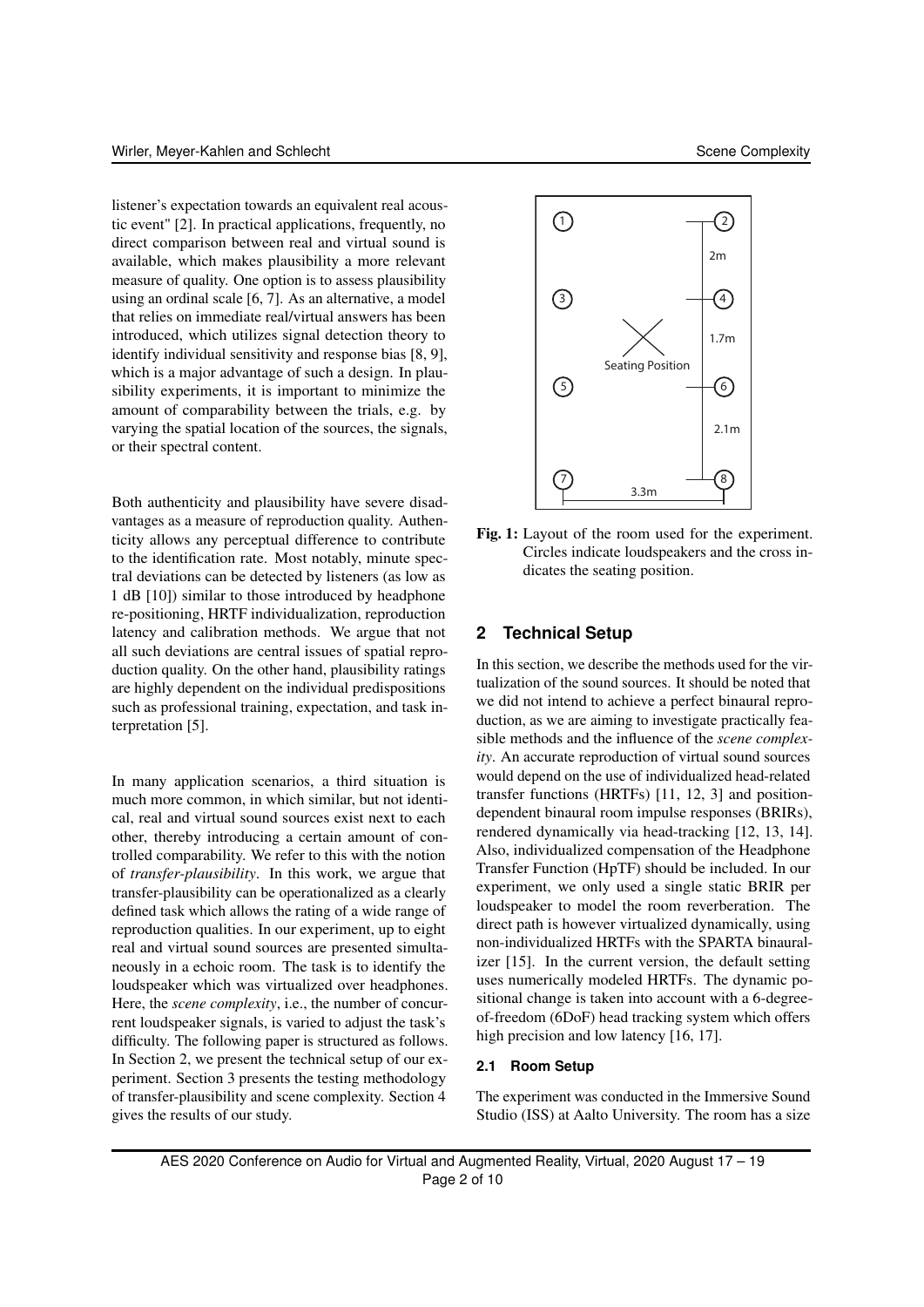of 6m x 3.60m x 3.20m and is equipped with eight loudspeakers (Genelec 1030A) on ear level. Its reverberation time is about 0.4s and therefore it provides a more realistic acoustic environment (e.g. similar to a living room), when compared to the anechoic space. Figure 1 shows the placement of the loudspeakers as well as the subject's seating position during the listening test. In the beginning of every trial, the listener is facing the front wall behind loudspeaker 1 and 2.

#### **2.2 BRIR Synthesis**

The measurement of the BRIRs was performed once before the experiment. The measurement was conducted with a human listener, who was seated in the listening position. The BRIRs were captured with binaural microphones<sup>1</sup> at the entrance of the ear canal. The headphones were worn during the measurement to incorporate their influence. Exponential sine sweeps with a duration of 3s, generated by the ITA-Toolbox [18], were used as the measurement signal and played and recorded via an RME Fireface UCX at a sampling frequency of 48kHz. A single BRIR was measured for each of the eight loudspeakers, while the listener was facing the loudspeaker. In the reproduction, only the early reflections and the reverberation tail of the measured BRIRs were used (see Fig 2a). Further, the BRIRs were not adjusted to directional and positional changes of the listener's head.

The direct sound is the signal portion most sensitive to adjustments of head orientation and position in realtime, while the reverberation is less position-dependent. Therefore, we remove the direct sound of the measured BRIR and replace it with a dynamically generated synthetic direct path. The direct path is removed from the measured BRIR by multiplying a step-function window with a rising sine-squared shaped fade-in, as shown in Figure 2a. The direct-to-reverberant ratio is crucial to preserve as it is indicative of the perceived source distance [19]. For this, we determine the energy of the removed direct sound of the measured BRIR and adjust the energy of the direct sound generated by the binauralizer accordingly. Additionally, the BRIR tail is shifted in time to align with the generated HRTFs. During real-time processing, the stimulus is then convolved with the HRIR (Binauralizer in SPARTA [15]) and with the wet BRIR in parallel (Real-Time Multiconvolver in HISS-Tools [20]). The head orientation and



(a) Windowing of the measured BRIR (left channel) to remove the direct sound.



(b) Processed BRIR (left channel) with combination of synthetic generated direct sound and addition of early reflections and tail.

Fig. 2: Example of a measured and a processed BRIR.

the position change of the head is taken into account by the tracking system and fed into the binauralizer. These two signal components are then added to generate the headphone output. An example of a synthesized response is shown in Figure 2b.

#### **2.3 Headphones**

The choice of headphones is a crucial element in conducting experiments for the comparison of real and virtual loudspeakers. In such an experiment, the influence of the headphone on the real sound reproduced by the loudspeakers should be kept as low as possible. In terms of passive solutions, the design should be as open as possible, while still maintaining an acceptably flat HpTF. In the present study, a modified version of the AKG K702 headphones was used. The modification is carried out by the remodeling of the ear cushion, details can be found in [21].

To compensate for the HpTF, headphone equalization filters were derived. Although repeated individual measurements of the headphone transfer function would be preferable [22], the additional effort for the participants was avoided by using a robust, non-individual equalization filter. The filter for the modified model was derived based on measurements with the KU100 dummy head, which does not feature an ear-canal simulation and thus corresponds to the employed BRIR

<sup>1</sup> Sound Professionals - Low Noise In-Ear Binaural Microphone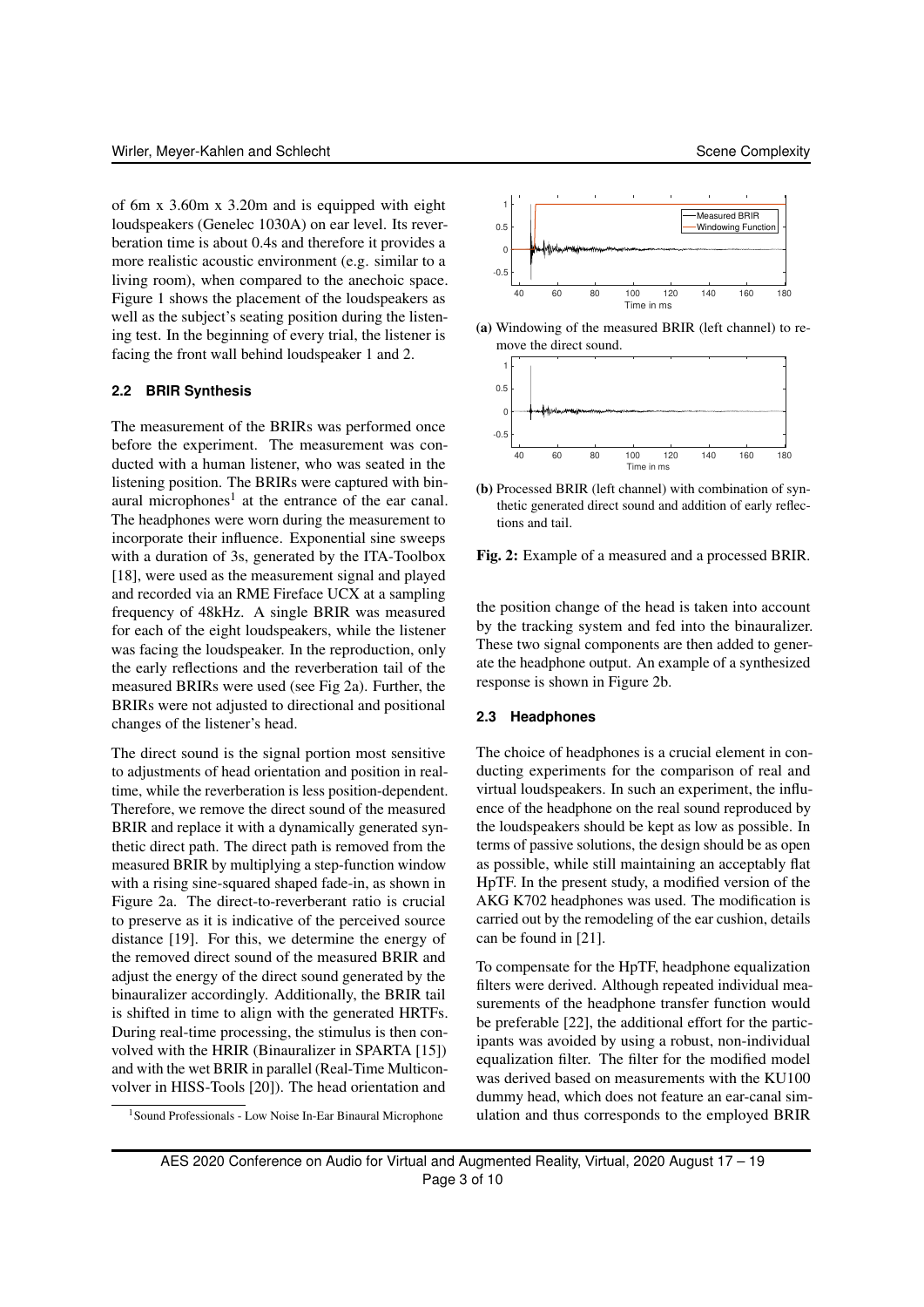

Fig. 3: Minimum Phase Headphone Compensation.

measurements, c.f. Section 2.2. The HpTF measurement was repeated twenty times for both headphone orientation (turn headphones). In between these measurements, the headphones were re-positioned, to cope with variability due to displacement. After half the measurements the headphone was flipped. After averaging, the obtained frequency responses were set to be constant below 50 Hz, to avoid high amplification, and above 15kHz, because the high variability due to replacement the headphone prevents a meaningful filter design. Afterwards, the responses were smoothed using a 1/6-octave filter and minimum-phase impulse responses were derived using cepstral windowing. The IRs were cut to 256 samples, using a squared sine window for fade-out. The overall signal is then convolved with the derived HpTF by the HISS-Tool Real-Time Multiconvolver (based on the convolution without input/output delay described in [23]).

#### **3 Perceptual Test Methodology**

#### **3.1 Experiment**

In the experiment, three different stimuli were used music, speech, and pulsed pink noise. To assess the effect of the complexity of a scene, one source is virtualized. Four different test cases, with one, two, four or eight sources, were carried out using two different types of reproduction qualities. A virtual source was either modelled only using dry HRTFs or with the combination of HRTFs and BRIRs (Section 2.2). Additionaly, the situation of only real loudspeakers playing exists (none of the loudspeakers is virtual). The experiment was split into a training session, a session with HRTF rendering and a session with BRIR rendering. The BRIR session also included the case of only real sources playing. The training session consisted of 10 trials. The participant was presented with the

different stimuli, the different qualities and the different test cases. In the training session, the participant was given the correct answer as well as which rendering quality was used. Before the start of each session, the participant was informed about the used rendering method. Both of the sessions consisted of two trials for every combination of the rendered and the real cases (test cases, stimuli, rendering and two trials  $4 \times 3 \times 2 \times 2 = 48$  trials, resulting in an overall of 96 trials). The stimuli were looped and participants were allowed to listen to one trial as long as they liked. During the test, the subject was seated in the center of the room, but was allowed to move their head freely during the test. The signals played by the speaker as well as the position of the playing speaker was randomized for every trial. A demonstration video of the experiment is available online<sup>2</sup> .

#### **3.2 Test Cases**

The different test cases represent the scene-complexity. They differ in the number of active loudspeakers. For every trial, a random subset of loudspeakers was selected and one of the signals was assigned to each of them. The aim of this procedure was to minimize the opportunity for inter-trial comparison. Within the experiment, the positions of the active speakers were indicated to the participants. The first test case has the lowest complexity, as only one loudspeaker, either virtual or real, is active. In the second test case, two loudspeakers are active simultaneously. This gives the participant three different answering possibilities. Either the first or the second loudspeaker is virtual or none of the loudspeaker is virtual (only real loudspeakers are playing). The scene complexity is then raised for the third and the fourth test case, in which four or eight of the loudspeakers are playing, respectively. This increase of scene complexity results in 5 or in 9 different answer possibilities, respectively.

#### **3.3 Stimuli**

For the music stimuli, a different instrument was reproduced by each loudspeaker. The music/instruments were taken from the song "What's Trumps" by "Rhythmussportgruppe" [24]. The instruments chosen were: Piano, Acoustic Guitar, Drums, Cow Bell, E-Base, Saxophone, Trumpet, and E-Guitar. The speech signals

<sup>2</sup>https://www.sebastianjiroschlecht.com/ publication/SceneComplexity/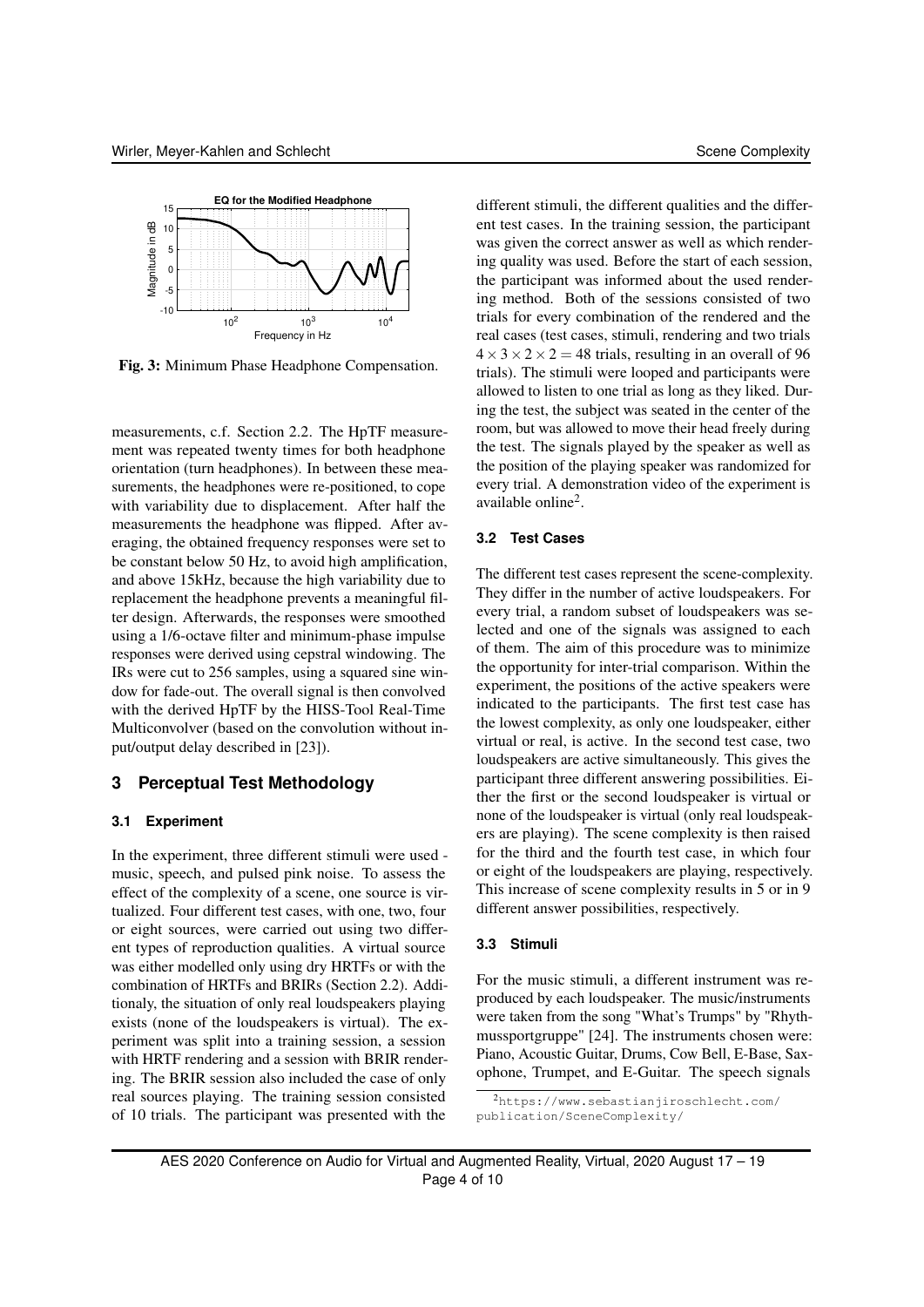consisted of samples in four different languages (Danish, English, German and French) spoken by a male and female person, respectively. For the noise stimuli, pink noise was used. Its amplitude was shaped by a squared sine function, with different frequencies (1-3Hz). In contrast to other studies [2, 3], the stimuli are not highand lowpass filtered. The position of the stimuli (music instrument, speaker, noise frequency), was randomized for every trial in the experiment. The signals are looped during the whole experiment. Attention was paid to the seamless looping of the signals.

#### **3.4 Subjects**

The experiment was conducted with 15 participants, whereas three were female and twelve were male. Every participant is experienced with dynamic binaural reproduction as well as in music. Therefore, the participants can be acknowledged as experienced listeners.

### **4 Results**

For plausibility studies with only one source, Signal Detection Theory is a useful tool for comparing sensitivity  $d'$  and bias  $\beta$  of the individual participants [8]. In the case of more complex scenes in the present design, this task turns into a simultaneous detection and identification problem [25], governed by a similar model. Yet with the current amount of data available, we look at the results more in the sense of classification, using confusion matrices and the associated terminology. Note that this is a multiclass classification problem and that an answer is only counted as a true positive, if the presence of a virtual source was detected, and the source was correctly identified. An answer is considered true negative, if the absence of a virtual source was detected correctly. The accuracy is given by the proportion of correct answers in total (see Fig. 4).

#### **4.1 Effect of Stimulus**

In authenticity studies, the type of stimulus had a substantial effect on the result, e.g., [2]. It was found that pulsed pink noise significantly aids the listener in discriminating between real and virtual sound sources. In such direct comparisons, minor spectral deviations become most audible for broadband stimuli. In the present study, we were also able to observe this effect.Fig. 4a and 4c presents the mean percentage of correct answers, averaged over all participants, for

HRTF and BRIR rendering, respectively. Only in the case of BRIR rendering a trend is observable for virtual sources. Listeners can recognize more reliably if the stimulus is pulsed pink noise (68%) compared to Music (43%) or Speech (41%). This could be caused due to coloration effects caused by the BRIR rendering. In the case of HRTF rendering, the opposite effect is seen for the case of only real sources.

#### **4.2 Effect of Scene Complexity**

Fig. 4b and 4d present the rates of correct answers for the four complexity levels, i.e., for one, two, four and, eight loudspeakers. A central observation is the percentage of virtual sound sources that were correctly identified, i.e., true positive rate. Fig. 4d indicates that the true positive rate decreases with increased scene complexity. For a single active source, the task is equivalent to previous studies, as the identification is effectively a decision on the source being either real or virtual. When only HRTFs were used for rendering a single source, all participants were able to identify the virtual speaker. With increasing scene complexity, however, even the sub-optimal pure HRTF rendering leads to a reduced number of correct identifications. Therefore, presentations of more complex scenes can reduce ceiling effects even for low-quality rendering.

Incorporating the non-individualized BRIR leads to an overall reduction of true positives, see "True Positives" in Fig. 4d. The mean percentage of correctly identified virtual sources is between 40% and 61%, depending on the scene complexity. Note that the chance probability depends on the number of presented sources. For a single source, the chance level is at 50%. For scene complexity 4, either none or one of eight virtual sources were possible, it is reduced to ∼11%. Thus, for BRIR rendering, the true positive rate is at chance for the single source, but above it for the most complex scene.

Interestingly, the participants identified a virtual source more reliable in the case of two sources compared to only one source (see Fig. 4d). In the case of two sources, the participant had a direct comparison of a virtual and a real source. Therefore, it seems it is easier to distinguish with a direct reference whether a real or a virtual source is playing.

Further, we separately consider the percentage of trials in which participants correctly recognized a scene in which only real sources were active, *i.e.*, true negative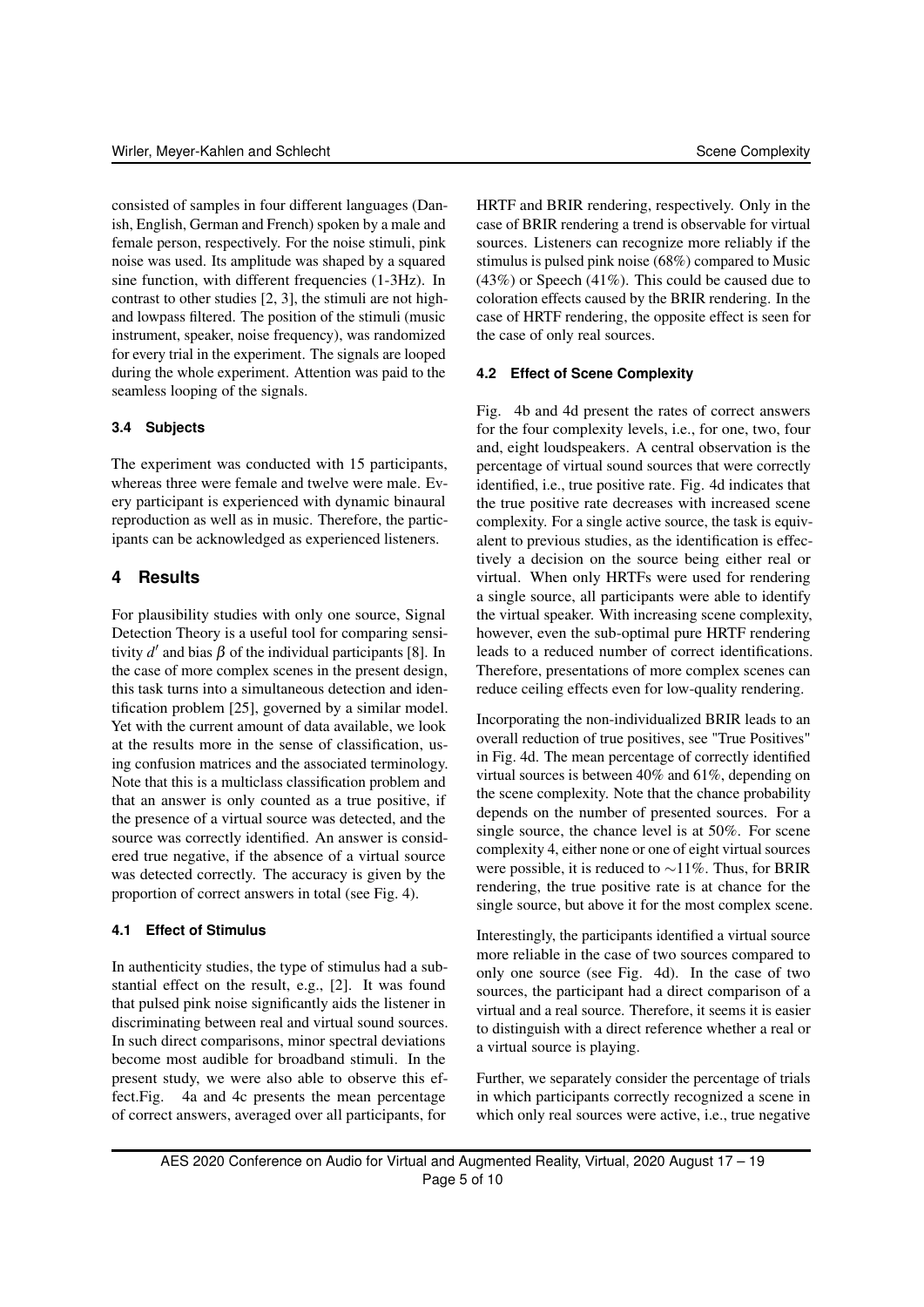

Fig. 4: Mean percentage of correct answers, averaged for all participants. 95% confidence intervals, obtained using bootstrapping. The left part of the plot shows the true positive ratings for HRTF (a), (b) and BRIR (c), (d) rendering, respectively. The middle part shows the true negative rate for only real sources, while the right part shows the total accuracy rating.

in Fig. 4b for the HRTF session and in Fig. 4d for the BRIR session. For real-only rendering, the most apparent effect of the increased complexity is observed. Consequently, the participants are more likely to confuse a real source being a virtual rendering, the more sources are active. Conversely, the participants are less reliable to detect virtualization impairments with higher scene complexity.

The number of sources that were correctly identified as real depends on the expectation of the listener towards the rendering. We have used the BRIR rendering for the subsequent confusion analysis. The resulting accuracy rating similarly follows the trend to decrease with increasing scene complexity, see right part of the plot in Fig. 4d.

#### **4.3 Classification Errors**

The confusion matrices presented in Fig. 5 provide a more detailed analysis of the responses.In Figure 6, the results from the confusion matrices are summarized as donut plots. The inner ring of the plot corresponds to the overall correct and wrong answers, whereas the outer ring subdivides the ratings regarding virtual or real stimulus and error type. In Figure 6, the answers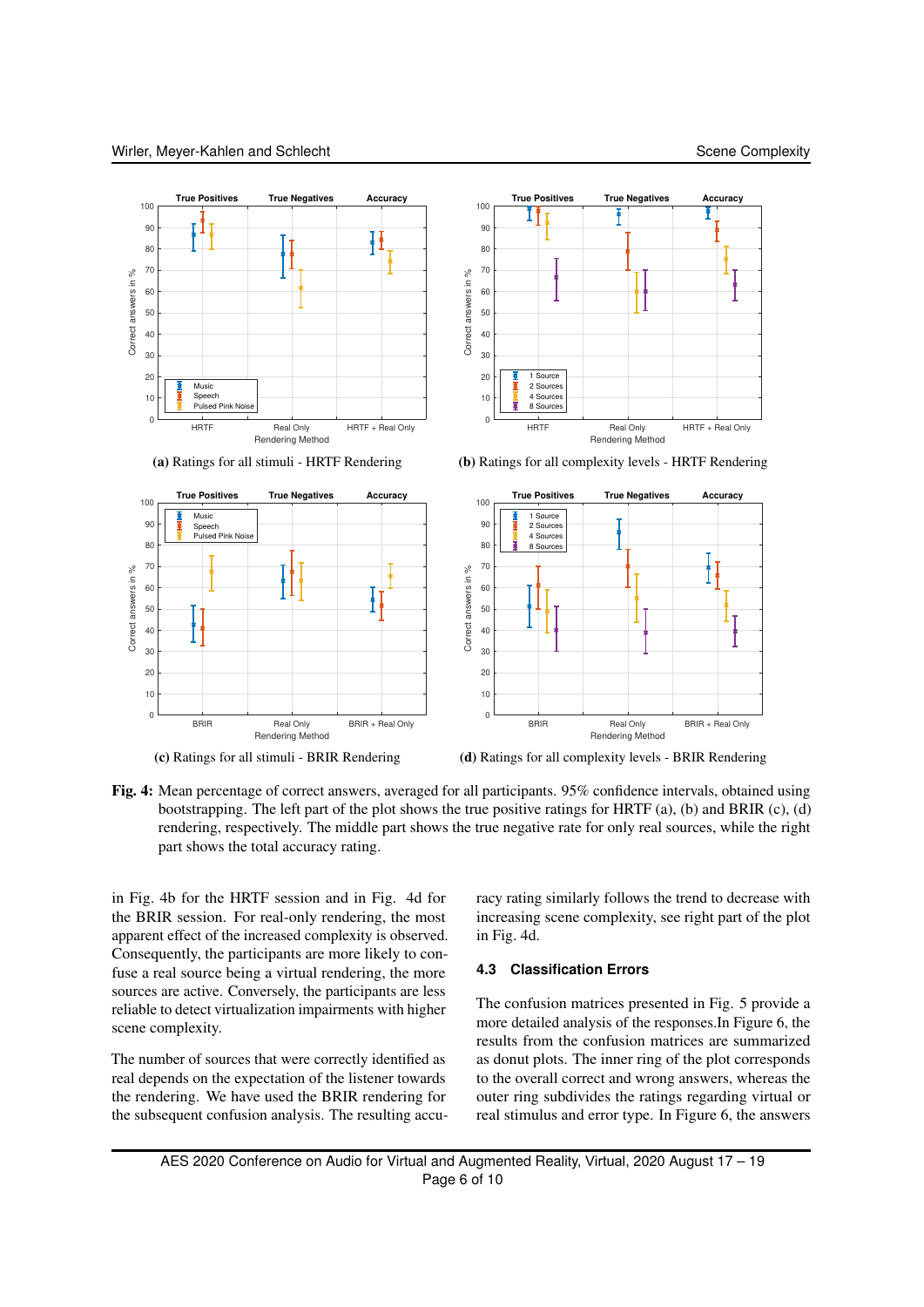

Fig. 5: Confusion matrix of the listening test results for four different scene complexities. In each scenario, there is either none or one sound source is virtual. Matrix entries with a blue shade indicate correct answers, while red shading indicates an incorrect answer. The marginal probabilities are noted on the sides in percentages of correct answers.

are denoted after following rule: (Virtual/Real (Playing Speaker), Response: Virtual/Real (Given Answer, correct/wrong (speaker position of virtualized speaker identified correct/wrong).

In the single source case, the source was able to take the position of all eight speakers. In Fig. 5a, only the first eight diagonal elements in the confusion matrix are non-zero. Thus, all participants were able to localize the source correctly such that errors solely result from confusing real and virtual sources, i.e., non-zero elements in the last row and last column. Therefore, the donut plot in Fig. 6a for the single-source case shows no "Virtual, Response: Virtual, wrong" answers. This

proportion increases with complexity. Further, for a single source, a real source was rarely identified as virtual (false positive), but virtual sources were identified as real (false negative) much more commonly. The observed bias towards false negative vanishes in the case of two, four or eight speakers; see Fig 6b, 6c and 6d.

In Figure 6, the donut plots summarizes the confusion matrices. Most importantly, the off-diagonal entries of the first eight rows and columns are collected in the category "Virtual, Response: Virtual, wrong". Notably in Fig. 6d, the "Virtual, Response: Virtual, wrong" are substantially below chance level (39%), which supports

AES 2020 Conference on Audio for Virtual and Augmented Reality, Virtual, 2020 August 17 – 19 Page 7 of 10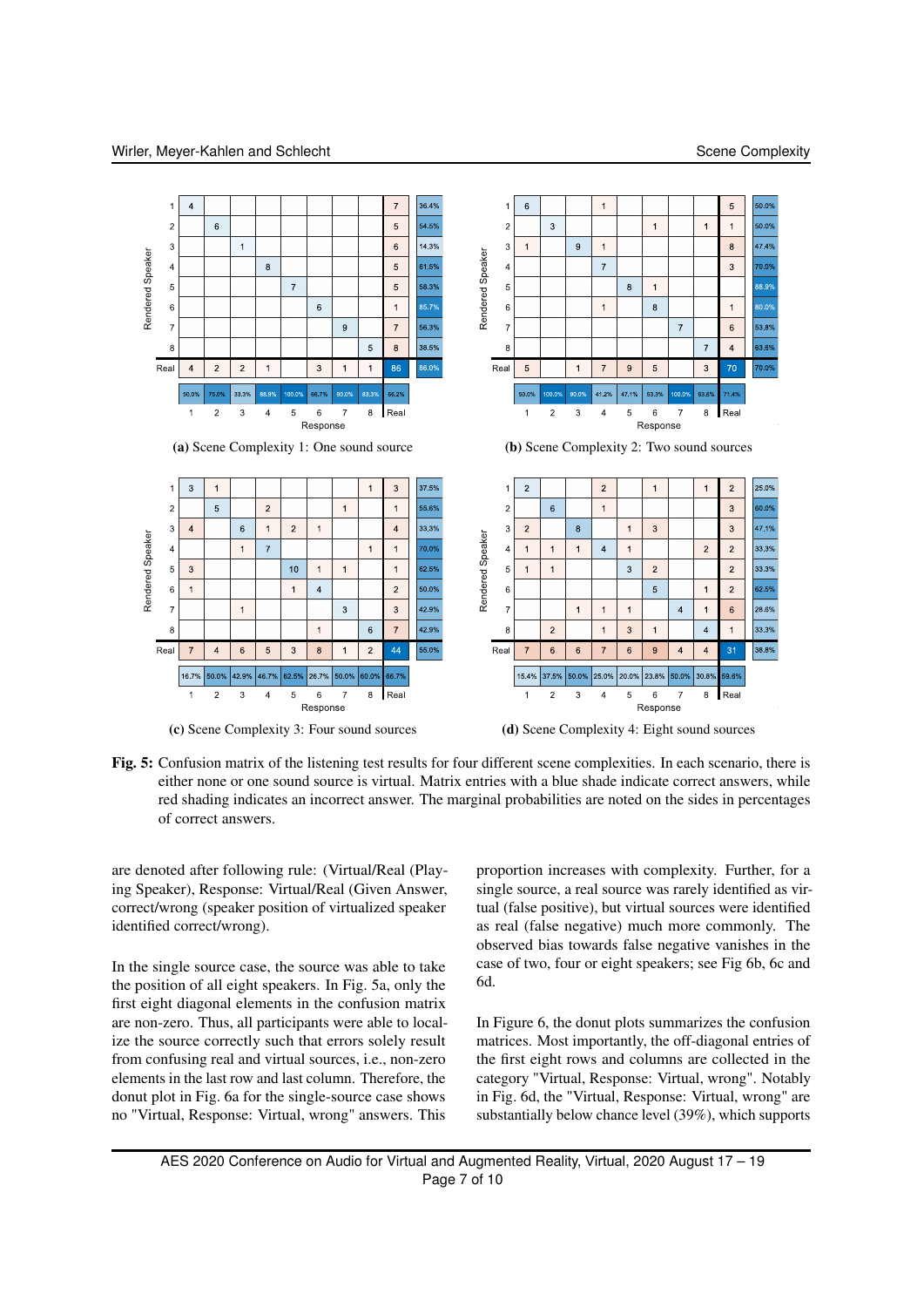#### Wirler, Meyer-Kahlen and Schlecht Schlecht Scene Complexity Scene Complexity



Fig. 6: Accumulated correct and wrong answers for different scene complexities based on the results shown in Fig 5. The correct guesses depicted in the inner ring are equivalent to the mean accuracy in Fig. 4d. The outer ring shows a more detailed insight of the correct and wrong answers.

that the test implements a simultaneous identification and detection paradigm, where the identification task to choose the correct source position is easier than the detection task of whether there is a virtual source at all.

One effect that is not shown by the presented results, is a learning effect throughout the experiment. Judging from the observations made from the individual results, the participants seem to identify the virtual sources more reliable with ongoing time/trials. Unfortunately, the investigation of this effect was out of the scope in this paper and will be conducted in future research.

#### **5 Summary/Outlook**

We have presented a new design idea for experiments in mixed reality audio, which is based on transferplausibility, rather than on authenticity or plausibility. This resembles a more realistic application scenario, in which several real-world sound sources are present and no direct comparison between real and virtual sound sources is available. Moreover, it may provide a tool for studying rendering methods of different quality, which would otherwise be impossible due to ceiling effects. Further potential studies might be based on mismatches in room simulation.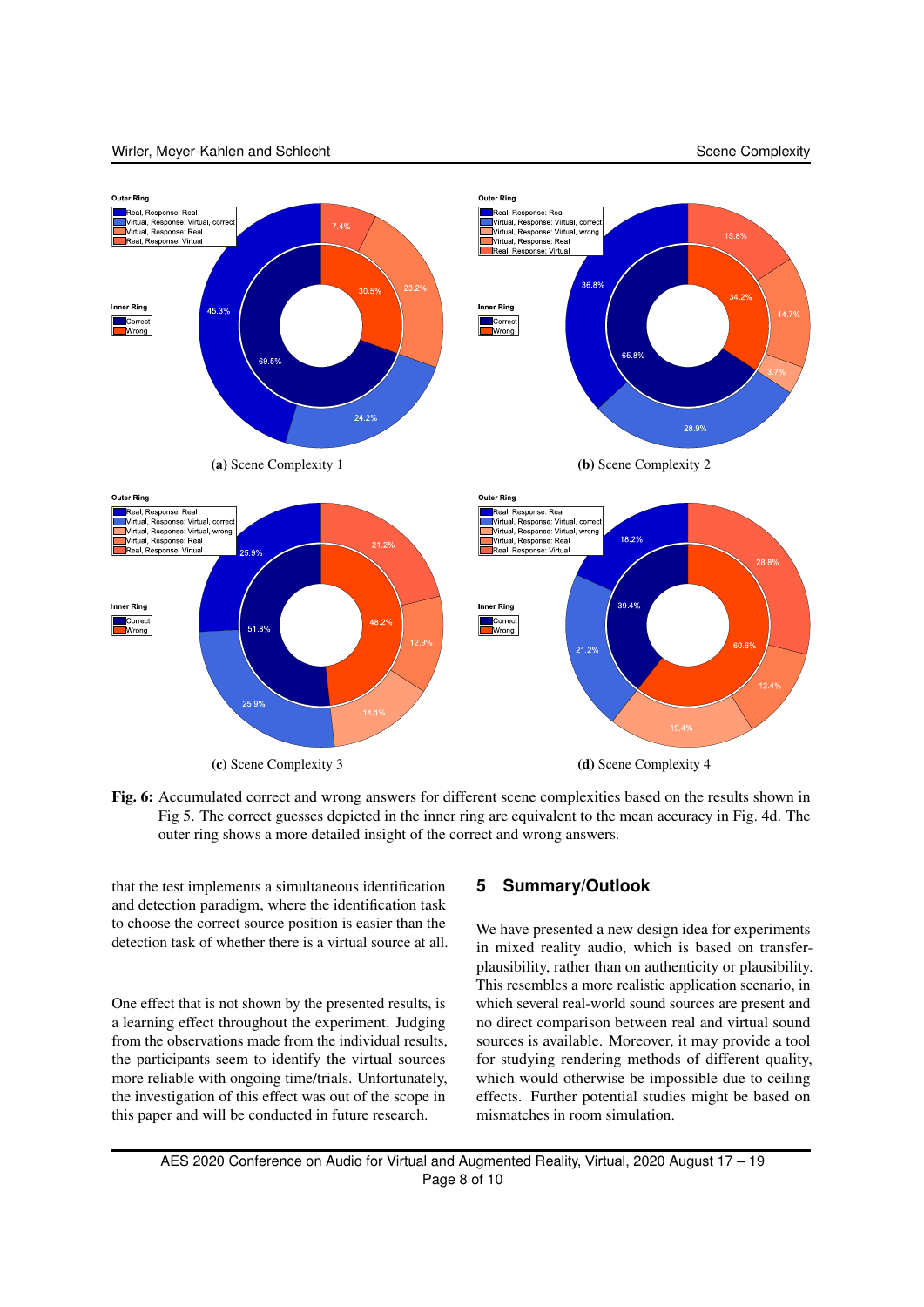The results suggest that when varying scene complexity, the correct identification of virtual sounds is reduced even for low-quality rendering. Also, we have seen that rendering using dynamic, but non-individualized HRTFs and headphone compensation, as well as a static BRIRs, yield surprisingly low detection rates. In this higher quality case, the dependence on scene complexity seems to be smaller.

In the future, the experiment will be conducted with a larger number of participants. Due to the immediate task, this test may be presumably conducted with naive listeners as well. For better comparison of the results between scene complexities and analysis of the individual biases, the real only case will be excluded. Signal detection theory will be applied in order to develop a full theory of transfer-plausibility experiments. Another question concerns the reasons for the decreased accuracy in more complex scenes, and whether it can be explained only by spectral masking.

#### **6 Acknowledgements**

This research has received funding from the European Union's Horizon 2020 research and innovation program under the Marie Skłodowska-Curie grant agreement No. 812719.

The authors want to thank the anonymous reviewers for their detailed and helpful comments on this paper.

#### **References**

- [1] Blauert, J., *Spatial Hearing*, p. 358, MIT Press, Cambridge, Massachusetts, 1983.
- [2] Brinkmann, F., Lindau, A., and Weinzierl, S., "On the authenticity of individual dynamic binaural synthesis," *The Journal of the Acoustical Society of America*, 142(4), pp. 1784–1795, 2017.
- [3] Oberem, J., Masiero, B., and Fels, J., "Experiments on authenticity and plausibility of binaural reproduction via headphones employing different recording methods," *Applied Acoustics*, 114, pp. 71–78, 2016.
- [4] Langendijk, E. H. A. and Bronkhorst, A. W., "Fidelity of three-dimensional-sound reproduction using a virtual auditory display," *The Journal of the Acoustical Society of America*, 107(1), pp. 528–537, 2000.
- [5] Kuhn-Rahloff, C., *Realitätstreue, Natürlichkeit, Plausibilität*, Springer Heidelberg, 2012.
- [6] Neidhardt, A., Tommy, A. I., and Pereppadan, A. D., "Plausibility of an interactive approaching motion towards a virtual sound source based on simplied BRIR sets," in *144th Convention*, 2018.
- [7] Enge, K., Frank, M., and Höldrich, R., "Listening experiment on the plausibility of acoustic modeling in virtual reality," in *Fortschritte der Akustik - DAGA*, 2020, submitted.
- [8] Lindau, A. and Weinzierl, S., "Assessing the Plausibility of Virtual Acoustic Environments," *Acta Acustica united with Acustica*, 98(5), pp. 804–810, 2012.
- [9] Pike, C., Melchior, F., and Tew, T., "Assessing the Plausibility of Non-Individualised Dynamic Binaural Synthesis in a Small Room," in *55th International AES Conference*, 2014.
- [10] Pulkki, V. and Karjalainen, M., *Communication Acoustics - An Introduction to Speech, Audio and Psychoacoustics*, Wiley, 2015.
- [11] Begault, D. R., Wenzel, E. M., and Anderson, M. R., "Direct comparison of the impact of head tracking, reverberation, and individualized headrelated transfer functions on the spatial perception of a virtual speech source," *Journal of the Audio Engineering Society*, 49(10), pp. 904–916, 2001.
- [12] Völk, F., "Externalization in data-based binaural synthesis: effects of impulse response length," in *Proc. Intern. Conf. on Acoustics (NAG/Tagungsband Fortschritte der Akustik-DAGA 2009), Rotterdam, The Netherlands*, pp. 1075–1078, 2009.
- [13] Brimijoin, W. O., Boyd, A. W., and Akeroyd, M. A., "The contribution of head movement to the externalization and internalization of sounds," *PloS one*, 8(12), 2013.
- [14] Hendrickx, E., Stitt, P., Messonnier, J.-C., Lyzwa, J.-M., Katz, B. F., and De Boishéraud, C., "Influence of head tracking on the externalization of speech stimuli for non-individualized binaural synthesis," *The Journal of the Acoustical Society of America*, 141(3), pp. 2011–2023, 2017.

AES 2020 Conference on Audio for Virtual and Augmented Reality, Virtual, 2020 August 17 – 19 Page 9 of 10